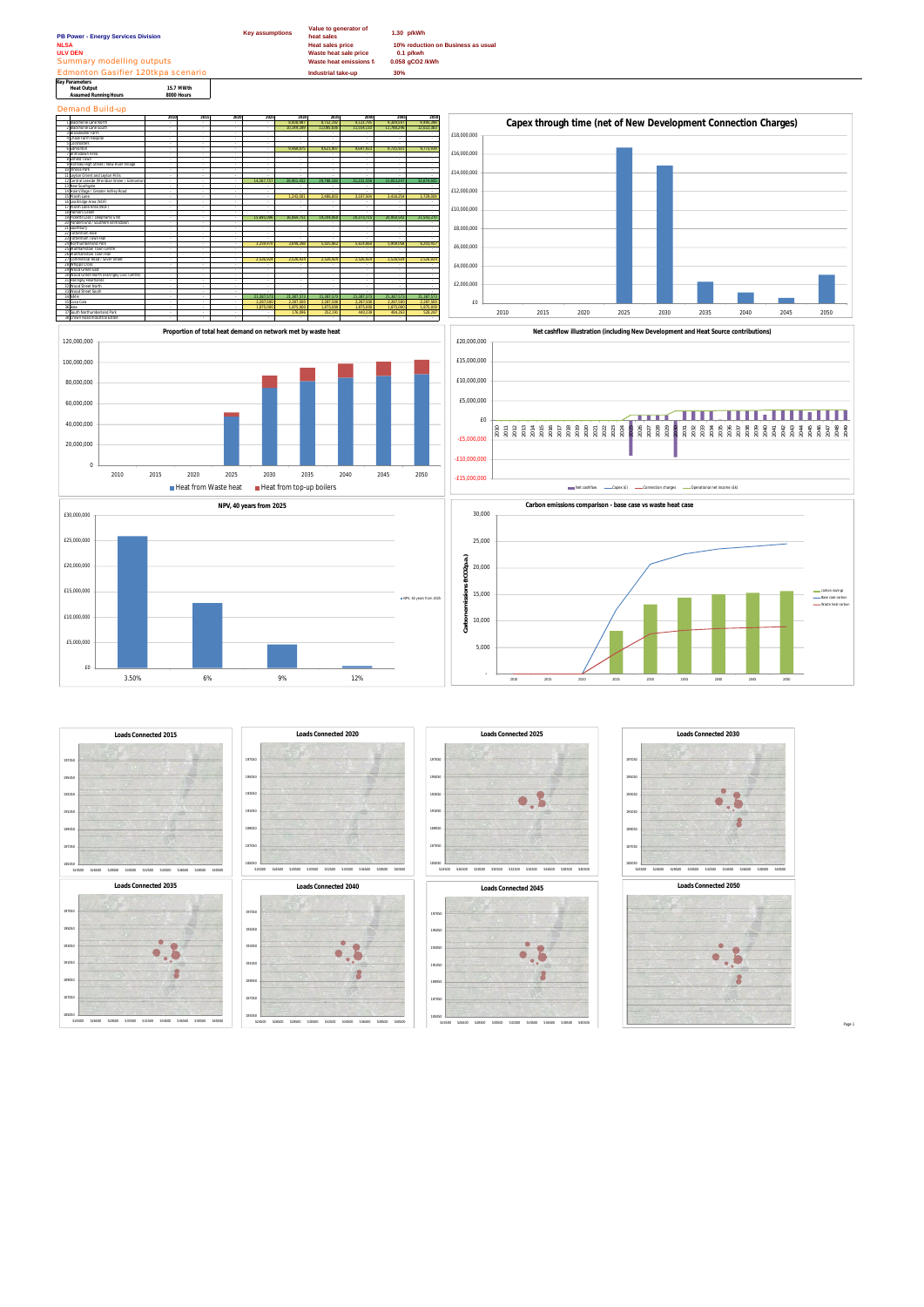Page 1





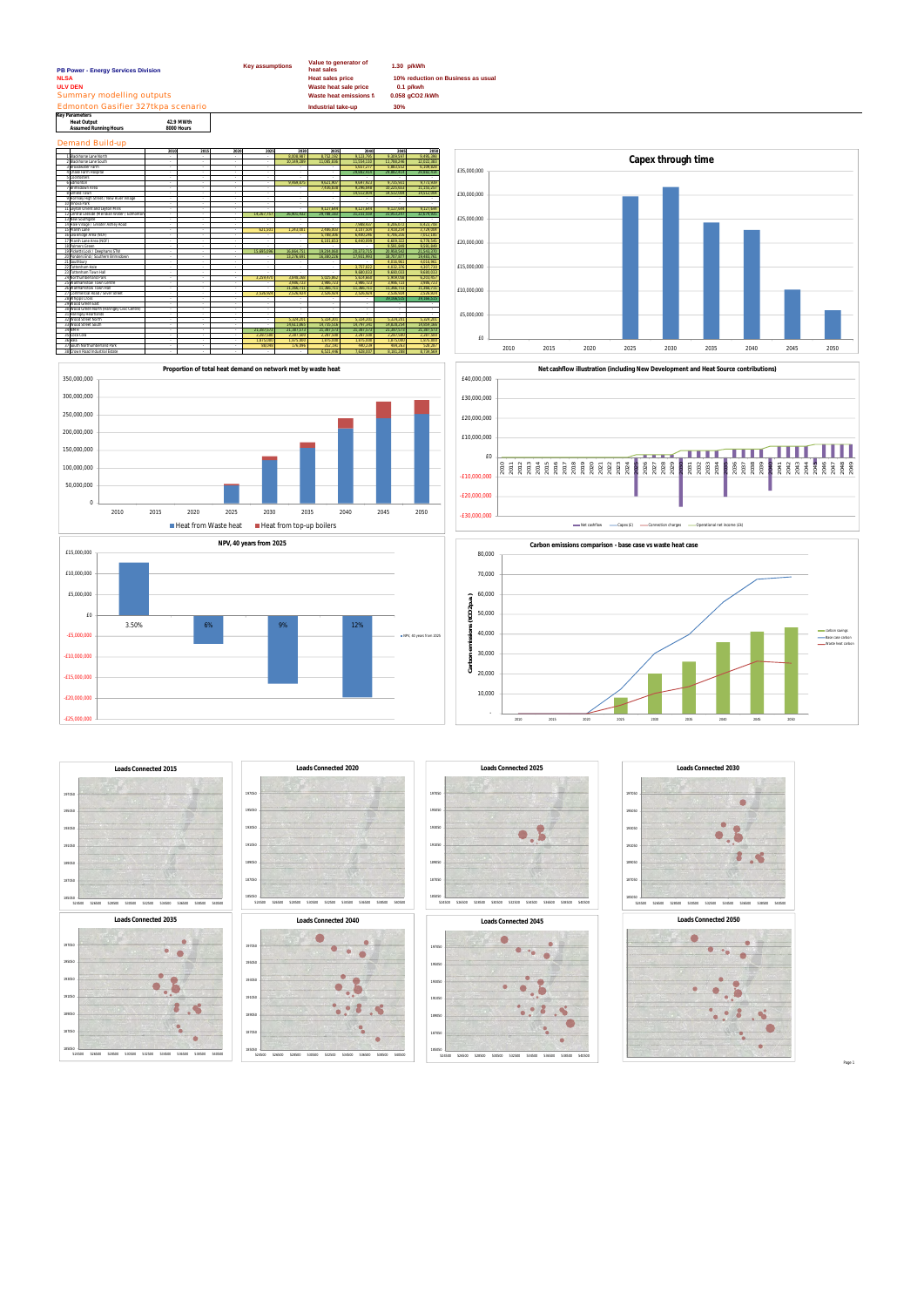| <b>Key assumptions</b><br>PB Power - Energy Services Division          |      |            | Value to generator of<br>1.30 p/kWh<br>heat sales |                                                  |                      |                                                   |                      |                      |                     |             |                                                                                     |      |      |                                                                |      |      |      |      |      |
|------------------------------------------------------------------------|------|------------|---------------------------------------------------|--------------------------------------------------|----------------------|---------------------------------------------------|----------------------|----------------------|---------------------|-------------|-------------------------------------------------------------------------------------|------|------|----------------------------------------------------------------|------|------|------|------|------|
| <b>NLSA</b>                                                            |      |            | <b>Heat sales price</b>                           |                                                  |                      | 10% reduction on Business as usual<br>$0.1$ p/kwh |                      |                      |                     |             |                                                                                     |      |      |                                                                |      |      |      |      |      |
| <b>ULV DEN</b>                                                         |      |            |                                                   | Waste heat sale price                            |                      |                                                   |                      |                      |                     |             |                                                                                     |      |      |                                                                |      |      |      |      |      |
| Summary modelling outputs                                              |      |            |                                                   | <b>Waste heat emissions f</b><br>0.058 gCO2 /kWh |                      |                                                   |                      |                      |                     |             |                                                                                     |      |      |                                                                |      |      |      |      |      |
| Edmonton Gasifier 120tkpa scenario                                     |      |            | Industrial take-up                                |                                                  | 30%                  |                                                   |                      |                      |                     |             |                                                                                     |      |      |                                                                |      |      |      |      |      |
| <b>Key Parameters</b><br><b>Heat Output</b>                            |      |            |                                                   |                                                  |                      |                                                   |                      |                      |                     |             |                                                                                     |      |      |                                                                |      |      |      |      |      |
| 15.7 MWth<br>8000 Hours<br><b>Assumed Running Hours</b>                |      |            |                                                   |                                                  |                      |                                                   |                      |                      |                     |             |                                                                                     |      |      |                                                                |      |      |      |      |      |
| <b>Demand Build-up</b>                                                 |      |            |                                                   |                                                  |                      |                                                   |                      |                      |                     |             |                                                                                     |      |      |                                                                |      |      |      |      |      |
|                                                                        | 2010 | 2015       | 2020                                              | 2025                                             | 2030                 | 2035                                              | 2040                 | 2045                 | 2050                |             |                                                                                     |      |      |                                                                |      |      |      |      |      |
| 1 Blackhorse Lane North                                                |      | $\sim$     |                                                   |                                                  |                      | 8,752,192                                         | 9,123,795            | 9,309,597            | 9,495,398           |             |                                                                                     |      |      | Capex through time (net of New Development Connection Charges) |      |      |      |      |      |
| 2 Blackhorse Lane South<br>3 Broadwater Farm                           |      |            |                                                   |                                                  |                      | 11.085.836                                        | 11.554.110           | 11.788.246           | 12.022.383          |             |                                                                                     |      |      |                                                                |      |      |      |      |      |
| 4 Chase Farm Hospital                                                  |      |            |                                                   |                                                  |                      |                                                   |                      |                      |                     | £16,000,000 |                                                                                     |      |      |                                                                |      |      |      |      |      |
| 5 Cockfosters                                                          |      |            |                                                   |                                                  |                      |                                                   |                      |                      |                     |             |                                                                                     |      |      |                                                                |      |      |      |      |      |
| 6 Edmonton                                                             |      |            |                                                   |                                                  | 9,469,875            | 9,621,907                                         | 9,697,923            | 9,735,931            | 9,773,939           |             |                                                                                     |      |      |                                                                |      |      |      |      |      |
| Brimsdown Area                                                         |      |            |                                                   |                                                  |                      |                                                   |                      |                      |                     | £14,000,000 |                                                                                     |      |      |                                                                |      |      |      |      |      |
| 8 Enfield Town<br>9 Hornsey High Street / New River Village            |      | $\sim$     |                                                   |                                                  |                      | $\sim$                                            | $\sim$               |                      |                     |             |                                                                                     |      |      |                                                                |      |      |      |      |      |
| 10 Innova Park                                                         |      |            |                                                   |                                                  |                      |                                                   |                      |                      |                     |             |                                                                                     |      |      |                                                                |      |      |      |      |      |
| 11 Leyton Orient and Leyton Mills                                      |      |            |                                                   |                                                  |                      |                                                   |                      |                      |                     |             |                                                                                     |      |      |                                                                |      |      |      |      |      |
| 12 Central Leeside (Meridian Water / Edmontor                          |      |            | 3.556.938                                         | 14.267.757                                       | 26.901.432           | 29.788.183                                        | 31.231.559           | 31.953.247           | 32.674.93           | £12,000,000 |                                                                                     |      |      |                                                                |      |      |      |      |      |
| 13 New Southgate                                                       |      |            |                                                   |                                                  |                      | $\sim$                                            |                      |                      |                     |             |                                                                                     |      |      |                                                                |      |      |      |      |      |
| 14 Hale Village / Greater Ashley Road<br>15 Marsh Lane                 |      |            |                                                   |                                                  | 1,243,00             | 2,486,003                                         | 3,107,504            | 3,418,254            | 3,729,004           |             |                                                                                     |      |      |                                                                |      |      |      |      |      |
| 16 Lea Bridge Area (NOF)                                               |      |            |                                                   |                                                  |                      |                                                   |                      |                      |                     | £10,000,000 |                                                                                     |      |      |                                                                |      |      |      |      |      |
| 17 Marsh Lane Area (NOF)                                               |      |            |                                                   |                                                  |                      |                                                   |                      |                      |                     |             |                                                                                     |      |      |                                                                |      |      |      |      |      |
| 18 Palmers Green                                                       |      |            |                                                   |                                                  |                      | in 1919.                                          |                      |                      |                     |             |                                                                                     |      |      |                                                                |      |      |      |      |      |
| 19 Picketts Lock / Deephams STW<br>20 Ponders End / Southern Brimsdown |      | 14,759,372 | 14,993,303                                        | 15,695,096                                       | 16,864,751           | 19,204,060                                        | 20,373,715           | 20,958,542           | 21,543,370          | £8,000,000  |                                                                                     |      |      |                                                                |      |      |      |      |      |
| 21 Southbury                                                           |      |            |                                                   |                                                  |                      |                                                   |                      |                      |                     |             |                                                                                     |      |      |                                                                |      |      |      |      |      |
| 22 Tottenham Hale                                                      |      |            |                                                   |                                                  |                      |                                                   |                      |                      |                     |             |                                                                                     |      |      |                                                                |      |      |      |      |      |
| 23 Tottenham Town Hall                                                 |      |            |                                                   |                                                  |                      |                                                   |                      |                      |                     | £6,000,000  |                                                                                     |      |      |                                                                |      |      |      |      |      |
| 24 Northumberland Park                                                 |      | 2,788,433  | 2,906,192                                         | 3,259,470                                        | 3,848,268            | 5,025,862                                         | 5,614,660            | 5,909,058            | 6,203,457           |             |                                                                                     |      |      |                                                                |      |      |      |      |      |
| 25 Walthamstow Town Centre<br>26 Walthamstow Town Hall                 |      |            |                                                   |                                                  |                      |                                                   |                      |                      |                     |             |                                                                                     |      |      |                                                                |      |      |      |      |      |
| 27 Commercial Road / Silver Street                                     |      | 1.986.291  | 2.526.924                                         | 2.526.924                                        | 2.526.924            | 2.526.924                                         | 2.526.924            | 2.526.924            | 2.526.924           |             |                                                                                     |      |      |                                                                |      |      |      |      |      |
| 28 Whipps Cross                                                        |      |            |                                                   |                                                  |                      | $\sim$                                            |                      |                      |                     | £4,000,000  |                                                                                     |      |      |                                                                |      |      |      |      |      |
| 29 Wood Green East                                                     |      |            |                                                   |                                                  |                      | $\sim$                                            |                      |                      |                     |             |                                                                                     |      |      |                                                                |      |      |      |      |      |
| 30 Wood Green North (Haringey Civic Centre)<br>31 Haringey Heartlands  |      |            |                                                   |                                                  |                      | $\sim$<br>$\sim$                                  | $\sim$               | $\sim$               |                     |             |                                                                                     |      |      |                                                                |      |      |      |      |      |
| 32 Wood Street North                                                   |      |            |                                                   |                                                  |                      | $\sim$                                            |                      |                      |                     | £2,000,000  |                                                                                     |      |      |                                                                |      |      |      |      |      |
| 33 Wood Street South                                                   |      |            |                                                   |                                                  |                      | $\sim$                                            |                      |                      |                     |             |                                                                                     |      |      |                                                                |      |      |      |      |      |
| 34 NMH                                                                 |      |            | 21,387,573                                        | 21,387,573                                       | 21,387,57            | 21,387,573                                        | 21,387,573           | 21,387,573           | 21,387,57           |             |                                                                                     |      |      |                                                                |      |      |      |      |      |
| 35 Coca Cola                                                           |      | 2,287,500  | 2,287,500                                         | 2,287,500                                        | 2,287,500            | 2,287,500                                         | 2,287,500            | 2,287,500            | 2,287,50            | £0          |                                                                                     |      |      |                                                                |      |      |      |      |      |
| 36 ikea<br>37 South Northumberland Park                                |      | 1,875,000  | 1,875,000                                         | 1,875,000                                        | 1,875,000<br>176.096 | 1,875,000<br>352,191                              | 1,875,000<br>440,239 | 1,875,000<br>484,263 | 1,875,000<br>528,28 |             |                                                                                     |      |      |                                                                |      |      |      |      |      |
| 38 Crown Road Industrial Estate                                        |      |            |                                                   |                                                  |                      |                                                   |                      |                      |                     |             | 2010                                                                                | 2015 | 2020 | 2025                                                           | 2030 | 2035 | 2040 | 2045 | 2050 |
|                                                                        |      |            |                                                   |                                                  |                      |                                                   |                      |                      |                     |             |                                                                                     |      |      |                                                                |      |      |      |      |      |
|                                                                        |      |            |                                                   |                                                  |                      |                                                   |                      |                      |                     |             |                                                                                     |      |      |                                                                |      |      |      |      |      |
| Proportion of total heat demand on network met by waste heat           |      |            |                                                   |                                                  |                      |                                                   |                      |                      |                     |             | Net cashflow illustration (including New Development and Heat Source contributions) |      |      |                                                                |      |      |      |      |      |
| 120,000,000                                                            |      |            |                                                   |                                                  |                      |                                                   |                      |                      |                     | £15,000,000 |                                                                                     |      |      |                                                                |      |      |      |      |      |
|                                                                        |      |            |                                                   |                                                  |                      |                                                   |                      |                      |                     |             |                                                                                     |      |      |                                                                |      |      |      |      |      |
|                                                                        |      |            |                                                   |                                                  |                      |                                                   |                      |                      |                     |             |                                                                                     |      |      |                                                                |      |      |      |      |      |
| 100,000,000                                                            |      |            |                                                   |                                                  |                      |                                                   |                      |                      |                     |             |                                                                                     |      |      |                                                                |      |      |      |      |      |
|                                                                        |      |            |                                                   |                                                  |                      |                                                   |                      |                      |                     | £10,000,000 |                                                                                     |      |      |                                                                |      |      |      |      |      |
|                                                                        |      |            |                                                   |                                                  |                      |                                                   |                      |                      |                     |             |                                                                                     |      |      |                                                                |      |      |      |      |      |

Page 1











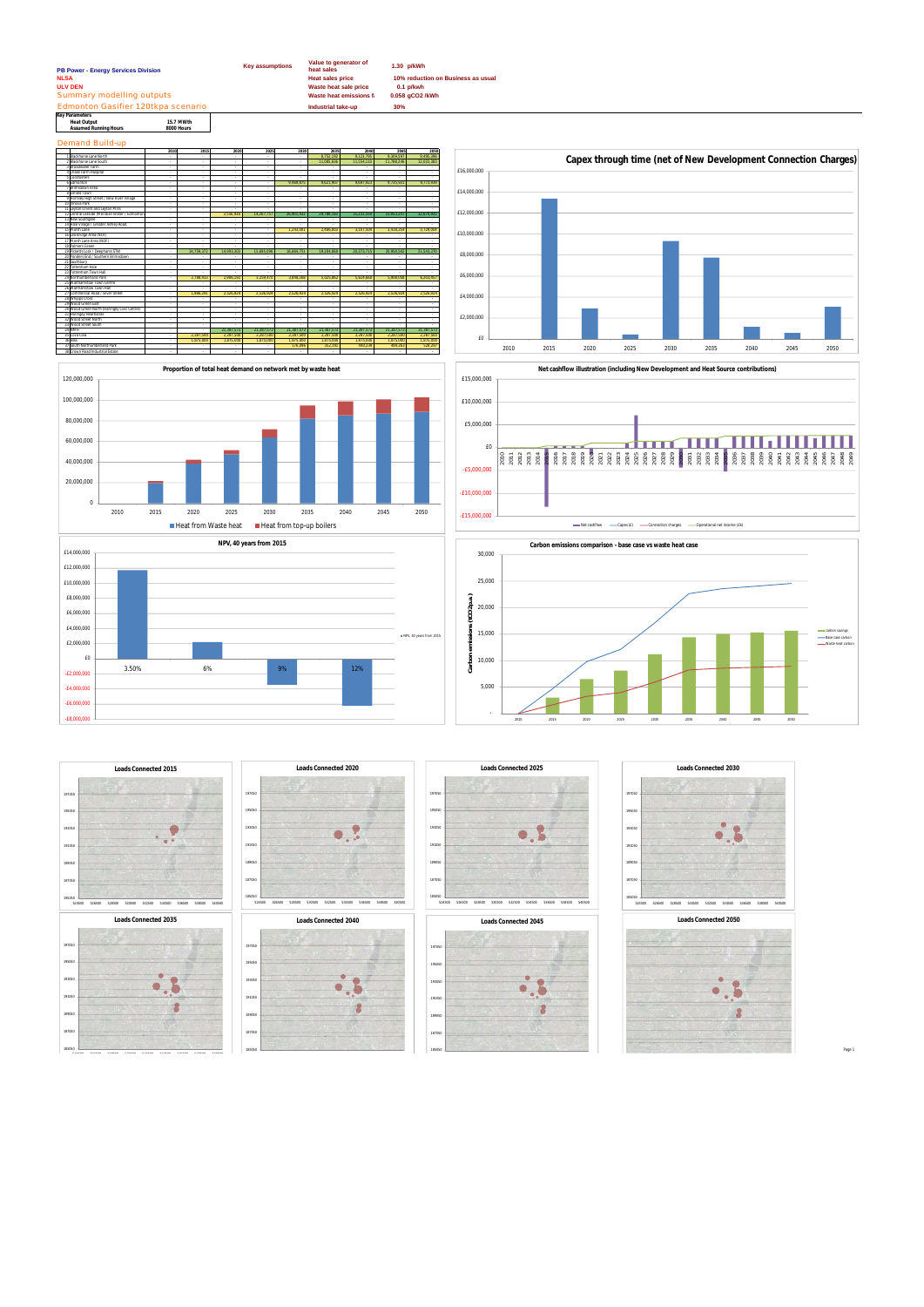| <b>Key Parameters</b>        |            |
|------------------------------|------------|
| <b>Heat Output</b>           | 42.9 MWth  |
| <b>Assumed Running Hours</b> | 8000 Hours |

Demand Build-up

| PB Power - Energy Services Division                                          | <b>Key assumptions</b> | Value to generator of<br>heat sales | 1.30 p/kWh                         |
|------------------------------------------------------------------------------|------------------------|-------------------------------------|------------------------------------|
| <b>NLSA</b>                                                                  |                        | <b>Heat sales price</b>             | 10% reduction on Business as usual |
| <b>ULV DEN</b>                                                               |                        | Waste heat sale price               | $0.1$ p/kwh                        |
| Summary modelling outputs                                                    |                        | Waste heat emissions f              | 0.058 aCO2 /kWh                    |
| Edmonton Incinerator conversion then new Gasifier 327tkpa Industrial take-up |                        |                                     | 30%                                |















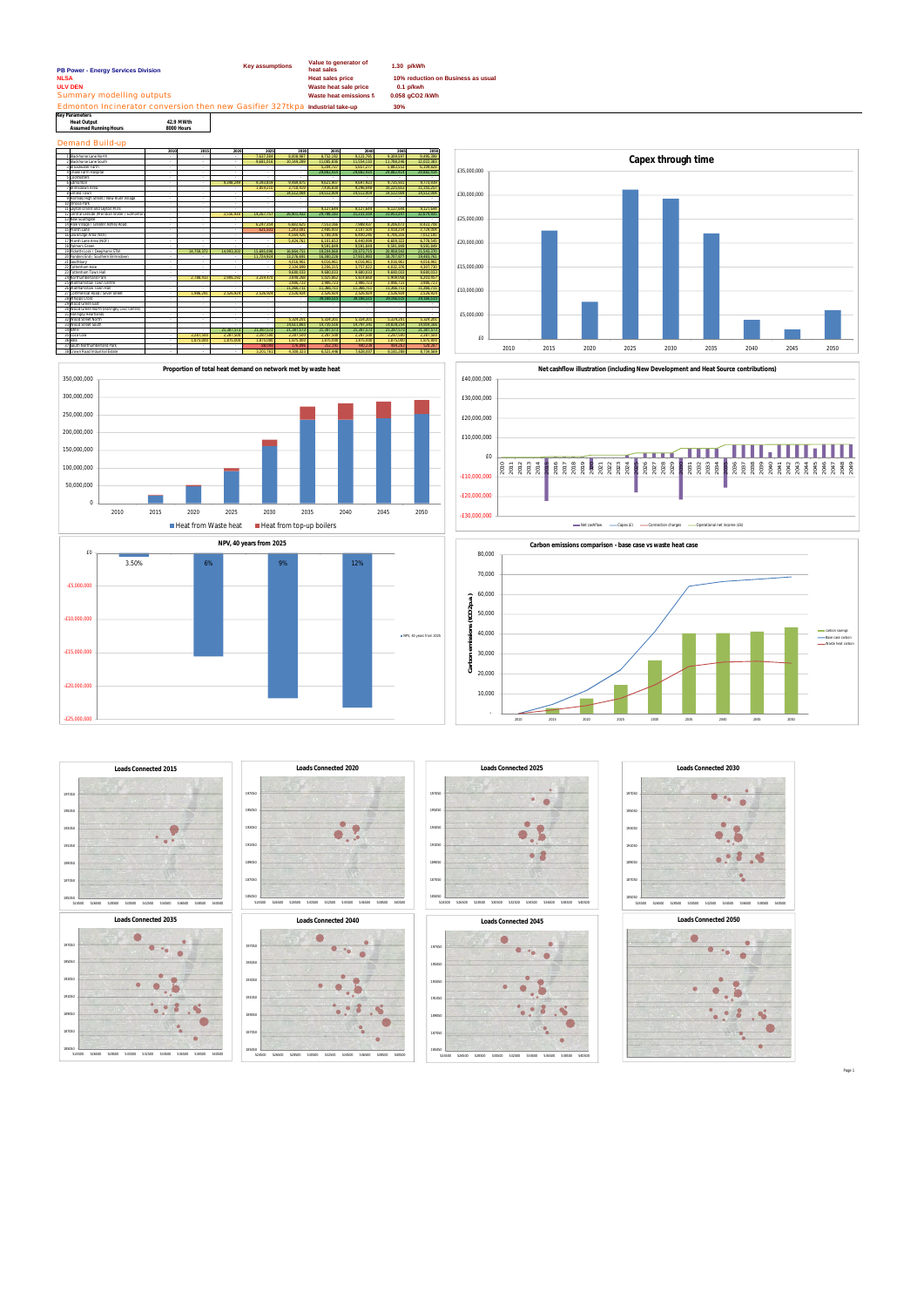| <b>PB Power - Energy Services Division</b>                           |                       | <b>Key assumptions</b> | Value to generator of<br>heat sales                                        | 2.60 p/kWh                                                           |  |  |
|----------------------------------------------------------------------|-----------------------|------------------------|----------------------------------------------------------------------------|----------------------------------------------------------------------|--|--|
| <b>NLSA</b><br><b>ULV DEN</b><br>Summary modelling outputs           |                       |                        | <b>Heat sales price</b><br>Waste heat sale price<br>Waste heat emissions f | 10% reduction on Business as usual<br>$0.1$ p/kwh<br>0.058 gCO2 /kWh |  |  |
| Kedco Gasifier                                                       |                       |                        | Industrial take-up                                                         | 30%                                                                  |  |  |
| Key Parameters<br><b>Heat Output</b><br><b>Assumed Running Hours</b> | 10 MWth<br>8000 Hours |                        |                                                                            |                                                                      |  |  |
| <b>Demand Build-up</b>                                               |                       |                        |                                                                            |                                                                      |  |  |
|                                                                      | 2010<br>2015          | 2020<br>2025           | 2030<br>2035<br>2040                                                       | 2050<br>2045                                                         |  |  |















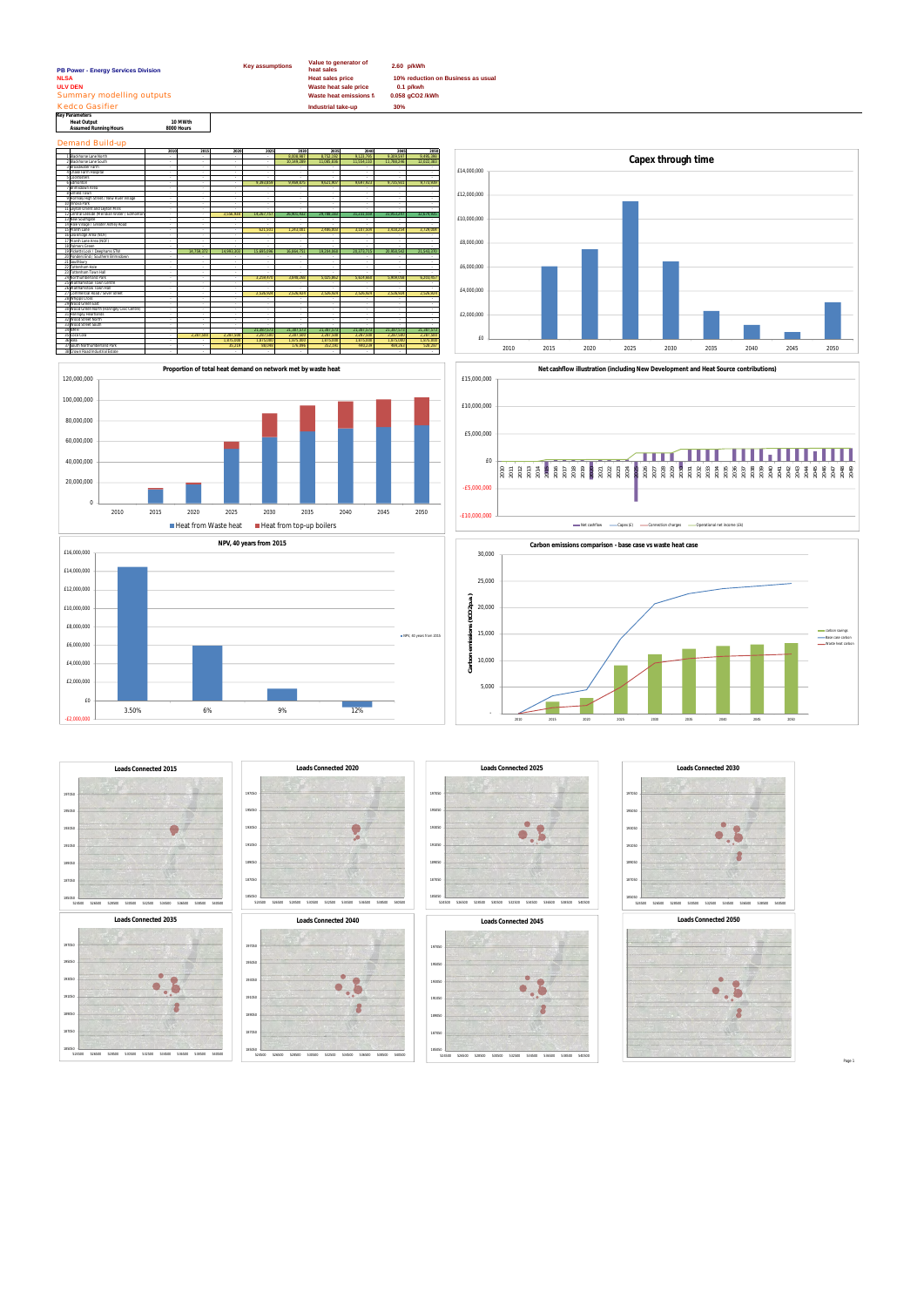33|Wood Street South 14,611,865 | 14,735,516 | 14,797,341 | 14,828,254 | 14,859,166 34|NMH - 21,387,573 21,387,573 21,387,573 21,387,573 21,387,573 21,387,573 21,387,573 21,387,573 21,387,573 21, 35|Coca Cola - 2,287,500 | 2,287,500 | 2,287,500 | 2,287,500 | 2,287,500 | 2,287,500 | 2,287,500 | 2,287,500 | 2,287,500 | 2,287,500 | 2,287,500 | 2,287,500 | 2,287,500 | 2,287,500 | 2,287,500 | 2,287,500 | 2,287,500 | 2,2 36|ikea - 1,875,000 | 1,875,000 | 1,875,000 | 1,875,000 | 1,875,000 | 1,875,000 | 1,875,000 | 1,875,000 | 1,875,000 | 1,875,000 | 1,875,000 | 1,875,000 | 1,875,000 | 1,875,000 | 1,875,000 | 1,875,000 | 1,875,000 | 1,875,00 37 South Northumberland Park - - 2,512,672 2,512,672 2,512,672 2,512,672 2,512,672 2,512,672 2,512,672 38 Crown Road Industrial Estate - - - - - - - - -

| PB Power - Energy Services Division                     | <b>Key assumptions</b> |            |            | Value to generator of<br>heat sales |                         |                       | 1.95 p/kWh             |                                    |                 |             |  |  |
|---------------------------------------------------------|------------------------|------------|------------|-------------------------------------|-------------------------|-----------------------|------------------------|------------------------------------|-----------------|-------------|--|--|
| <b>NLSA</b>                                             |                        |            |            |                                     | <b>Heat sales price</b> |                       |                        | 10% reduction on Business as usual |                 |             |  |  |
| <b>ULV DEN</b>                                          |                        |            |            |                                     |                         |                       |                        |                                    | $0.1$ p/kwh     |             |  |  |
|                                                         |                        |            |            |                                     |                         | Waste heat sale price |                        |                                    |                 |             |  |  |
| Summary modelling outputs                               |                        |            |            |                                     |                         |                       | Waste heat emissions f |                                    | 0.058 gCO2 /kWh |             |  |  |
| B2 - via Tottenham (Kedco and EcoPark Gasifier 120ktpa) |                        |            |            |                                     |                         | Industrial take-up    |                        | 30%                                |                 |             |  |  |
| <b>Key Parameters</b>                                   |                        |            |            |                                     |                         |                       |                        |                                    |                 |             |  |  |
| <b>Heat Output</b>                                      |                        | 25.7 MWth  |            |                                     |                         |                       |                        |                                    |                 |             |  |  |
| <b>Assumed Running Hours</b>                            | 8000 Hours             |            |            |                                     |                         |                       |                        |                                    |                 |             |  |  |
| <b>Demand Build-up</b>                                  |                        |            |            |                                     |                         |                       |                        |                                    |                 |             |  |  |
|                                                         | 2010                   | 2015       | 2020       | 2025                                | 2030                    | 2035                  | 2040                   | 2045                               | 2050            |             |  |  |
| 1 Blackhorse Lane North                                 | ×                      | $\sim$     | $\sim$     | 7.637.384                           | 8.008.987               | 8.752.192             | 9.123.795              | 9.309.597                          | 9.495.398       |             |  |  |
| 2 Blackhorse Lane South                                 | ×                      | $\sim$     | ÷          | 9,681,016                           | 10.149.289              | 11.085.836            | 11.554.110             | 11.788.246                         | 12.022.383      |             |  |  |
| 3 Broadwater Farm                                       | ×                      | $\sim$     | ÷          |                                     | $\sim$                  | $\sim$                | $\sim$                 |                                    |                 | £25.000.000 |  |  |
| 4 Chase Farm Hospital                                   | ×                      | $\sim$     | ÷          | ×.                                  | ÷                       | $\sim$                | $\sim$                 | $\sim$                             |                 |             |  |  |
| 5 Cockfosters                                           | $\sim$                 | $\sim$     | ÷          | ÷.                                  | ÷                       | $\sim$                | $\sim$                 |                                    |                 |             |  |  |
| 6 Edmonton                                              | $\sim$                 | $\sim$     | 9.348.249  | 9.393.859                           | 9.469.875               | 9.621.907             | 9.697.923              | 9.735.931                          | 9.773.939       |             |  |  |
| 7 Reimsdown Area                                        | $\sim$                 | $\sim$     | 743.684    | 1.859.210                           | 3.718.419               | 7.436.838             | 9.296.048              | 10.225.653                         | 11.155.257      |             |  |  |
| 8 Enfield Town                                          | $\sim$                 | $\sim$     | $\sim$     | ×.                                  | $\sim$                  |                       | $\sim$                 |                                    |                 |             |  |  |
| 9 Hornsey High Street / New River Village               | $\sim$                 | $\sim$     | $\sim$     | ×.                                  | $\epsilon$              | $\sim$                | $\sim$                 | $\sim$                             | $\sim$          |             |  |  |
| 10 Innova Park                                          | $\sim$                 | $\sim$     | $\sim$     | ×.                                  | $\sim$                  | $\sim$                | $\sim$                 | $\sim$                             | $\sim$          | £20,000,000 |  |  |
| 11 Levton Orient and Levton Mills                       | $\sim$                 | $\sim$     | $\sim$     |                                     | i.                      | ×.                    | $\sim$                 |                                    |                 |             |  |  |
| 12 Central Leeside (Meridian Water / Edmonton           | ×                      | 288.675    | 3.556.938  | 14.267.757                          | 26.901.432              | 29.788.183            | 31.231.559             | 31.953.247                         | 32.674.935      |             |  |  |
| 13 New Southgate                                        | $\sim$                 | $\sim$     | $\sim$     | ÷.                                  | ÷.                      | ÷.                    |                        |                                    |                 |             |  |  |
| 14 Hale Village / Greater Ashley Road                   | ×                      | $\sim$     | ÷          | 6.247.354                           | 6.682.625               | 7.553.166             | 7.988.437              | 8.206.072                          | 8.423.708       |             |  |  |
| 15 Marsh Lane                                           | $\sim$                 | $\sim$     | 248.600    | 621.501                             | 1.243.001               | 2.486.003             | 3.107.504              | 3.418.254                          | 3.729.004       |             |  |  |
| 16 Lea Bridge Area (NOF)                                | $\sim$                 | $\sim$     | $\sim$     | ÷.                                  | $\sim$                  | ×.                    | $\sim$                 | $\sim$                             |                 | £15,000,000 |  |  |
| 17 Marsh Lane Area (NOF)                                | . п.                   | $\sim$     | $\sim$     | $\sim$                              | $\sim$                  | $\sim$                | $\sim$                 | $\sim$                             | $\sim$          |             |  |  |
| 18 Palmers Green                                        | $\sim$                 | ÷.         | $\sim$     | ÷.                                  | ÷                       | ×.                    |                        |                                    |                 |             |  |  |
| 19 Picketts Lock / Deephams STW                         | $\sim$                 | 14.759.372 | 14.993.303 | 15,695,096                          | 16.864.751              | 19,204,060            | 20,373,715             | 20,958,542                         | 21,543,370      |             |  |  |
| 20 Ponders End / Southern Brimsdown                     | $\sim$                 | $\sim$     | 10,793,864 | 11,724,924                          | 13,276,691              | 16,380,226            | 17,931,993             | 18,707,877                         | 19,483,761      |             |  |  |
| 21 Southbury                                            | - 11                   | $\sim$     | $\sim$     | $\sim$                              | $\sim$                  | $\sim$                | - 11                   | $\sim$                             |                 |             |  |  |
| 22 Tottenham Hale                                       | . п.                   | $\sim$     | $\sim$     | 9.872.941                           | 10.423.649              | 11.525.065            | 12.075.772             | 12.351.126                         | 12,626,480      |             |  |  |
| 23 Tottenham Town Hall                                  | $\sim$                 | $\sim$     | $\sim$     | 8.855.033                           | 9.680.033               | 9.680.033             | 9.680.033              | 9.680.033                          | 9.680.033       | £10,000,000 |  |  |
| 24 Northumberland Park                                  | $\sim$                 | 2.788.433  | 2.906.192  | 3.259.470                           | 3.848.268               | 5.025.862             | 5.614.660              | 5.909.058                          | 6.203.457       |             |  |  |
| 25 Walthamstow Town Centre                              | $\sim$                 | $\sim$     | $\sim$     | $\sim$                              | 3.986.723               | 3.986.723             | 3.986.723              | 3.986.723                          | 3.986.723       |             |  |  |
| 26 Walthamstow Town Hall                                | $\sim$                 | $\sim$     | $\sim$     | i.                                  | 11.366.711              | 11.366.711            | 11.366.711             | 11.366.711                         | 11.366.711      |             |  |  |
| 27 Commercial Road / Silver Street                      | $\sim$                 | 1.986.291  | 2.526.924  | 2.526.924                           | 2.526.924               | 2,526,924             | 2.526.924              | 2.526.924                          | 2.526.924       |             |  |  |
| 28 Whipps Cross                                         | $\sim$                 | ×          | $\sim$     | $\sim$                              | ÷                       | 39.166.515            | 39.166.515             | 39,166,515                         | 39.166.515      |             |  |  |
| 29 Wood Green East                                      | $\sim$                 | $\sim$     | $\sim$     | $\sim$                              | $\sim$                  | $\sim$                | $\sim$                 | $\sim$                             |                 | £5,000,000  |  |  |
| 30 Wood Green North (Haringey Civic Centre)             | . п.                   | $\sim$     | $\sim$     | $\sim$                              | $\sim$                  | $\sim$                | $\sim$                 | и.                                 |                 |             |  |  |
| 31 Haringey Heartlands                                  | $\sim$                 | $\sim$     | $\sim$     | $\sim$                              | $\sim$                  | $\sim$                | $\sim$                 | $\sim$                             |                 |             |  |  |
| 32 Wood Street North                                    | $\sim$                 | $\sim$     | $\sim$     | $\sim$                              | 5.324.201               | 5.324.201             | 5.324.201              | 5.324.201                          | 5.324.201       |             |  |  |







-£15,000,000

-£10,000,000

-£5,000,000

£0

£5,000,000

£10,000,000

£15,000,000

£20,000,000

**NPV, 40 years from 2015**



carbon savings -<br>Base case carbo Waste heat carbon



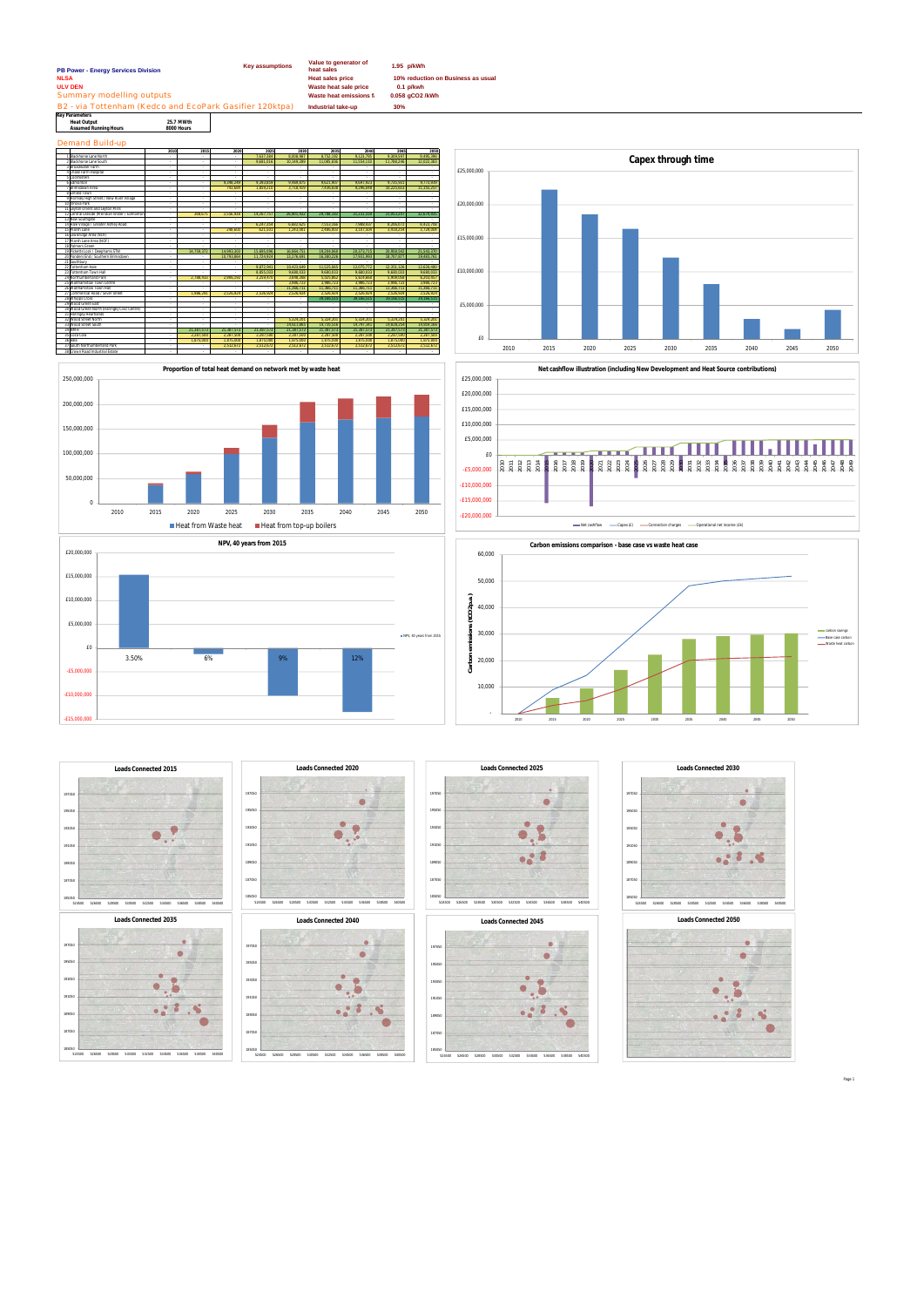**Key Parameters Heat Output 25.7 MWth Assumed Running Ho** 

Demand Build-up

| PB Power - Energy Services Division                                           | <b>Key assumptions</b> | Value to generator of<br>heat sales | 1.95 p/kWh                         |
|-------------------------------------------------------------------------------|------------------------|-------------------------------------|------------------------------------|
| <b>NLSA</b>                                                                   |                        | <b>Heat sales price</b>             | 10% reduction on Business as usual |
| <b>ULV DEN</b>                                                                |                        | Waste heat sale price               | $0.1$ p/kwh                        |
| Summary modelling outputs                                                     |                        | Waste heat emissions f              | 0.058 gCO2 /kWh                    |
| B2 - Olympic (Kedco Gasifier and Edmonton EcoPark Gasifier Industrial take-up |                        |                                     | 30%                                |
| $\overline{u}$ $\overline{u}$ $\overline{u}$ $\overline{u}$ $\overline{u}$    |                        |                                     |                                    |